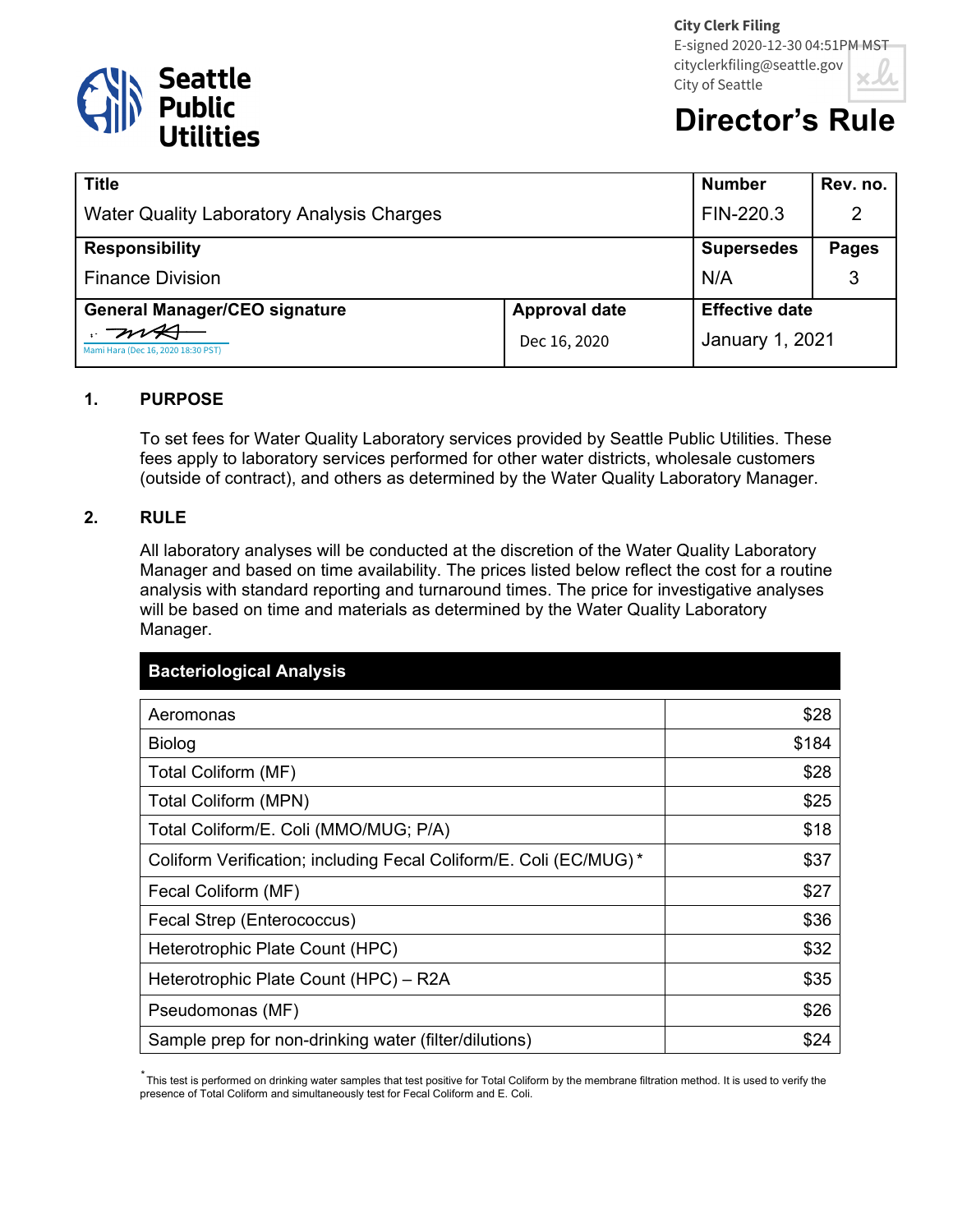## **Chemical Analysis**

| <b>Metals/Inorganics</b>                               |       |
|--------------------------------------------------------|-------|
| Digestion for non-drinking water samples               | \$24  |
| ICPMS (per element)                                    | \$27  |
| 10 or more elements                                    | \$270 |
| <b>ICPMS Mercury</b>                                   | \$55  |
| <b>Metals Filtration</b>                               | \$23  |
| <b>Titrations</b>                                      |       |
| <b>Total Alkalinity</b>                                | \$21  |
| <b>Alkalinity Phenol</b>                               | \$21  |
| Calcium or Hardness, EDTA                              | \$25  |
| <b>Organics</b>                                        |       |
| DBP Formation/Simulate Distribution System (Prep only) | \$91  |
| Haloacetic Acids (HAAs)                                | \$194 |
| Dissolved Organic Carbon (DOC)                         | \$46  |
| Total Organic Carbon (TOC)                             | \$33  |
| <b>Total Trihalomethanes (THMs)</b>                    | \$94  |
| Volatiles (VOC)                                        | \$298 |
| <b>Nutrients</b>                                       |       |
| <b>Nitrate-Nitrite</b>                                 | \$35  |
| <b>Nitrate</b>                                         | \$35  |
| <b>Nitrite</b>                                         | \$35  |
| <b>Total Nitrogen</b>                                  | \$54  |
| <b>Total Phosphorus</b>                                | \$54  |
| Silica                                                 | \$29  |
| Ortho Phosphate                                        | \$35  |